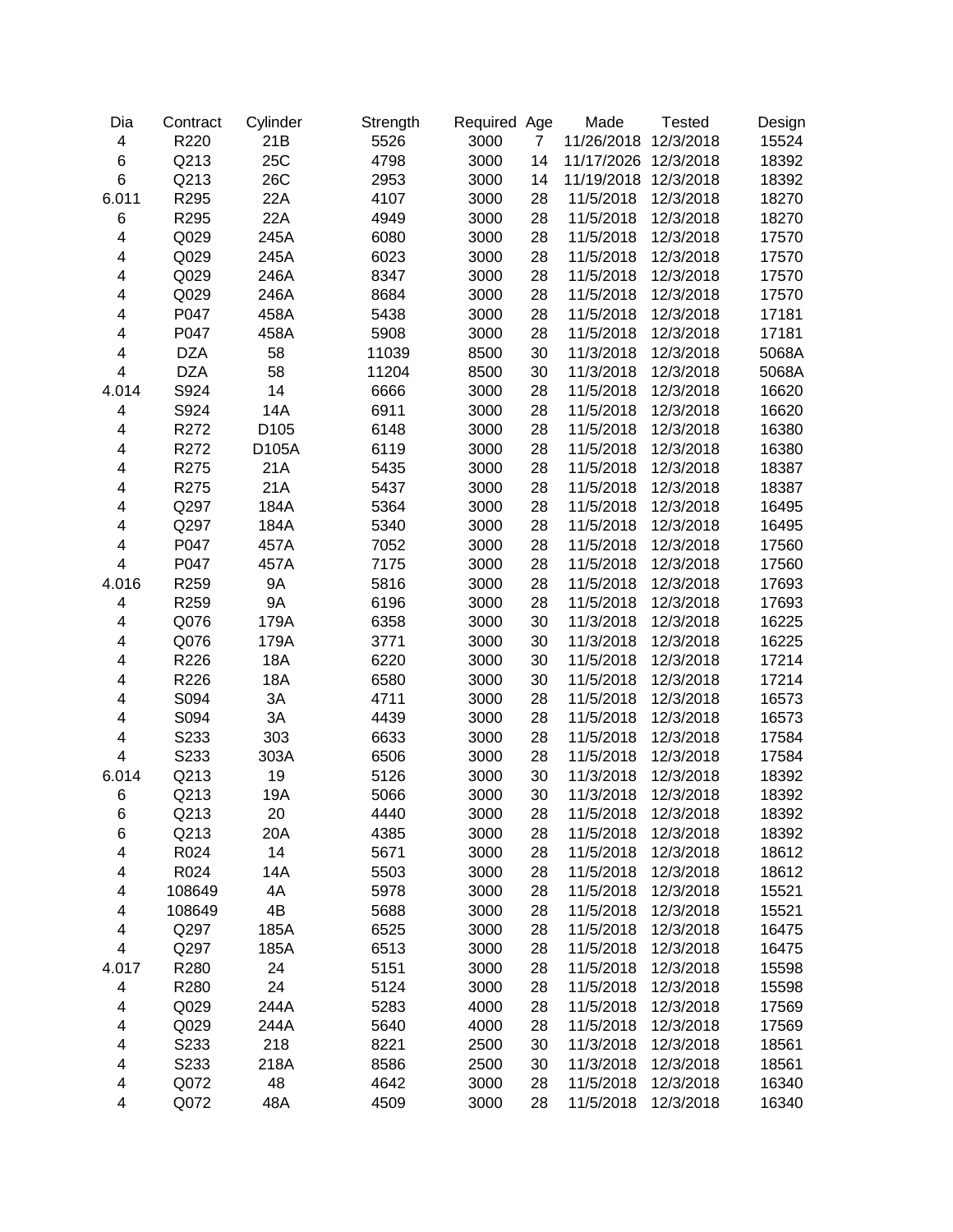| 4                       | R243 | 57           | 5298         | 3000 | 28             | 11/5/2018              | 12/3/2018              | 18640          |
|-------------------------|------|--------------|--------------|------|----------------|------------------------|------------------------|----------------|
| $\overline{\mathbf{4}}$ | R243 | 57A          | 5374         | 3000 | 28             | 11/5/2018              | 12/3/2018              | 18640          |
| $\overline{\mathbf{4}}$ | S233 | 310B         | 4599         | 3000 | 18hr           | 12/3/2018              | 12/4/2018              | 18668          |
| 4                       | S233 | 310C         | 4787         | 3000 | 18hr           | 12/3/2018              | 12/4/2018              | 18668          |
| 6                       | Q213 | 27C          | 4033         | 3000 | 14             | 11/20/2018             | 12/4/2018              | 18392          |
| 4.011                   | P230 | 1163         | 4580         | 3000 | 28             | 11/6/2018              | 12/4/2018              | 17309          |
| 4                       | P230 | 1163A        | 4793         | 3000 | 28             | 11/6/2018              | 12/4/2018              | 17309          |
| 4                       | S254 | 3            | 5406         | 3000 | 29             | 11/5/2018              | 12/4/2018              | 18260          |
| 4                       | S254 | 3A           | 5490         | 3000 | 29             | 11/5/2018              | 12/4/2018              | 18260          |
| 4                       | Q072 | 49           | 5230         | 3000 | 28             | 11/6/2018              | 12/4/2018              | 16540          |
| 4                       | Q072 | 49A          | 5023         | 3000 | 28             | 11/6/2018              | 12/4/2018              | 16540          |
| 4                       | P083 | 89           | 6182         | 3000 | 28             | 11/6/2018              | 12/4/2018              | 13034          |
| 4                       | P083 | 89A          | 6394         | 3000 | 28             | 11/6/2018              | 12/4/2018              | 13034          |
| 4                       | N383 | 165          | 4864         | 3000 | 28             | 11/6/2018              | 12/4/2018              |                |
| 4                       | N383 | 165A         | 4851         | 3000 | 28             | 11/6/2018              | 12/4/2018              |                |
| 4.016                   | N383 | 166          | 4540         | 3000 | 28             | 11/6/2018              | 12/4/2018              |                |
| 4                       | N383 | 166A         | 4416         | 3000 | 28             | 11/6/2018              | 12/4/2018              |                |
| $\overline{\mathbf{4}}$ | R044 | 50           | 6983         | 3000 | 28             | 11/6/2018              | 12/4/2018              | 18060          |
| 4                       | R044 | 50A          | 6647         | 3000 | 28             | 11/6/2018              | 12/4/2018              | 18060          |
| $\overline{\mathbf{4}}$ | S233 | 304          | 6571         | 3000 | 28             | 11/6/2018              | 12/4/2018              | 17584          |
| 4                       | S233 | 304A         | 6252         | 3000 | 28             | 11/6/2018              | 12/4/2018              | 17584          |
| 4                       | R280 | 25           | 5124         | 3000 | 28             | 11/6/2018              | 12/4/2018              | 15498          |
| 4                       | R280 | 25A          | 5729         | 3000 | 28             | 11/6/2018              | 12/4/2018              | 15498          |
| 4                       | R024 | 15           | 4678         | 3000 | 28             | 11/6/2018              | 12/4/2018              | 18612          |
| 4                       | R024 | 15A          | 4934         | 3000 | 28             | 11/6/2018              | 12/4/2018              | 18612          |
| 4.016                   | Q213 | 21           | 5907         | 3000 | 28             | 11/6/2018              | 12/4/2018              | 18646          |
| 4                       | Q213 | 21A          | 6074         | 3000 | 28             | 11/6/2018              | 12/4/2018              | 18646          |
| 4                       | Q031 | 373          | 8569         | 3000 | 28             | 11/6/2018              | 12/4/2018              | 16486          |
| 4                       | Q031 | 373A         | 7916         | 3000 | 28             | 11/6/2018              | 12/4/2018              | 16486          |
| 4                       | R260 | IR95A        | 5737         | 3000 | 28             | 11/6/2018              | 12/4/2018              | 18589          |
| 4                       | R260 | IR95B        | 5788         | 3000 | 28             | 11/6/2018              | 12/4/2018              | 18589          |
| 4                       | Q030 | 334A         | 5782         | 3000 | 28             | 11/6/2018              | 12/4/2018              | 16455          |
| $\overline{\mathbf{4}}$ | Q030 | 334A         | 5551         | 3000 |                | 11/6/2018              | 12/4/2018              | 16455          |
| $\overline{\mathbf{4}}$ |      |              |              |      | 28             |                        | 12/4/2018              |                |
| 4                       | Q297 | 186A<br>186A | 6510         | 3000 | 28             | 11/6/2018              |                        | 16475          |
|                         | Q297 |              | 6409<br>6305 | 3000 | 28             | 11/6/2018<br>11/6/2018 | 12/4/2018<br>12/4/2018 | 16475<br>15524 |
| 4.014                   | R220 | 18           |              | 3000 | 28             |                        |                        |                |
| 4                       | R220 | 18A          | 6174         | 3000 | 28             | 11/6/2018              | 12/4/2018              | 15524          |
| 4                       | S234 | 2A           | 5691         | 3000 | 28             | 11/6/2018              | 12/4/2018              | 18650          |
| 4                       | S234 | 2A           | 5676         | 3000 | 28             | 11/6/2018              | 12/4/2018              | 18650          |
| 4                       | R078 | 12           | 5296         | 3000 | 28             | 11/6/2018              | 12/4/2018              | 18529          |
| 4                       | R078 | 12A          | 5594         | 3000 | 28             | 11/6/2018              | 12/4/2018              | 18529          |
| 6                       | R295 | 23A          | 4657         | 3000 | 28             | 11/6/2018              | 12/4/2018              | 18270          |
| 6                       | R295 | 23A          | 4518         | 3000 | 28             | 11/6/2018              | 12/4/2018              | 18270          |
| 4                       | S233 | 311B         | 4245         | 3000 | 1              | 12/4/2018              | 12/5/2018              | 18668          |
| 4                       | S233 | 311C         | 4451         | 3000 | 1              | 12/4/2018              | 12/5/2018              | 18668          |
| 4                       | R273 | 77B          | 3408         | 3000 | $\overline{7}$ | 11/28/2018             | 12/5/2018              | 18094          |
| 4                       | S032 | 8B           | 4396         | 3000 | 14             | 11/21/2018             | 12/5/2018              | 16440          |
| 4.011                   | S905 | 1ARB         | 11126        | 7000 | 27             | 11/8/2018              | 12/5/2018              | 18483          |
| 4.011                   | S905 | 1ARB         | 11928        | 7000 | 27             | 11/8/2018              | 12/5/2018              | 18483          |
| $\overline{\mathbf{4}}$ | S182 | 6ARK         | 13013        | 7000 | 28             | 11/7/2018              | 12/5/2018              | 18500          |
| 4                       | S182 | 6ARK         | 12919        | 7000 | 28             | 11/7/2018              | 12/5/2018              | 18500          |
| 4                       | S032 | 7            | 5508         | 3000 | 28             | 11/7/2018              | 12/5/2018              | 16440          |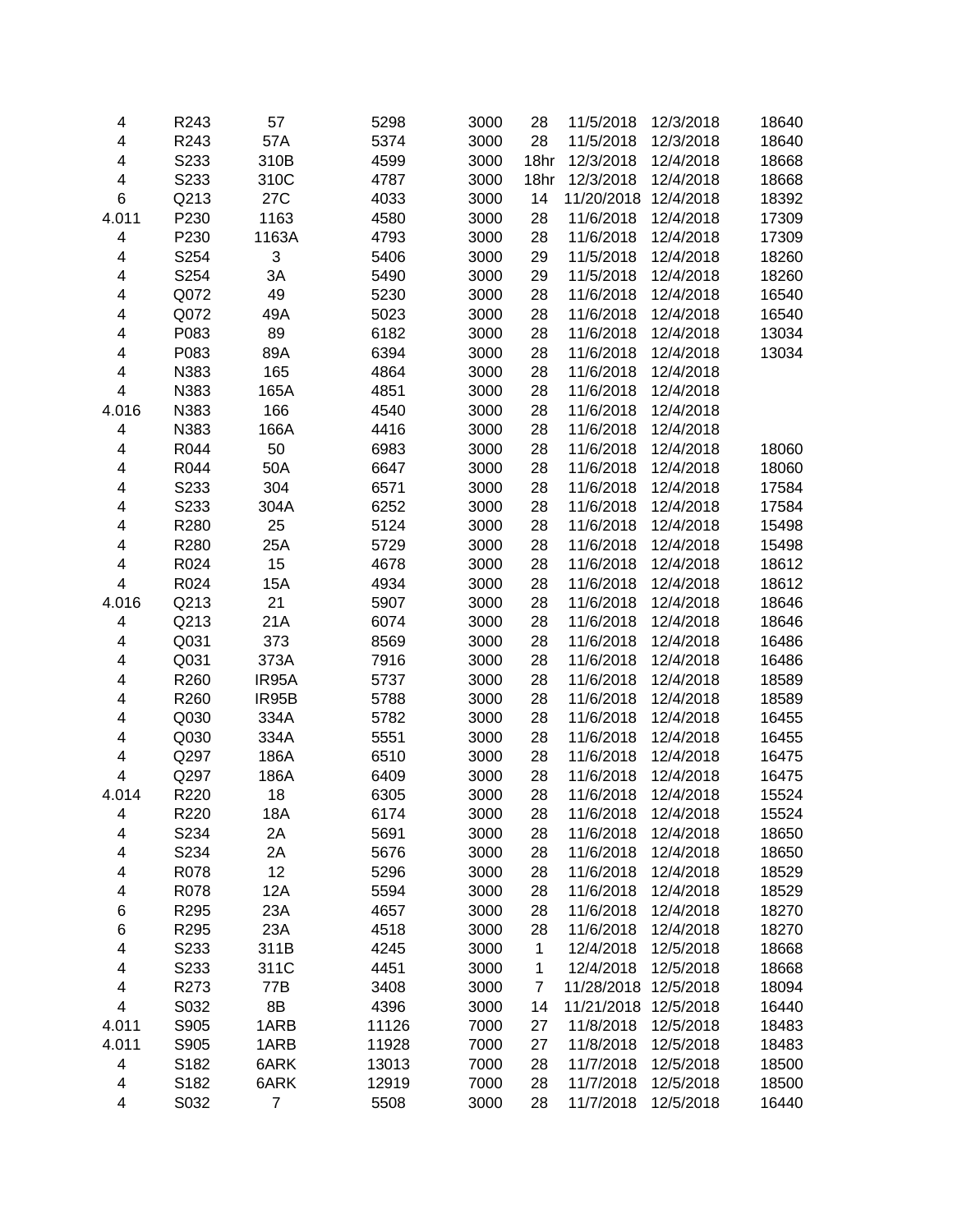| 4                       | S032       | 7A                 | 5590  | 3000 | 28             | 11/7/2018            | 12/5/2018 | 16440                   |
|-------------------------|------------|--------------------|-------|------|----------------|----------------------|-----------|-------------------------|
| $\overline{\mathbf{4}}$ | R078       | 13                 | 5331  | 3000 | 28             | 11/7/2018            | 12/5/2018 | 18529                   |
| $\overline{\mathbf{4}}$ | R078       | 13A                | 5226  | 3000 | 28             | 11/7/2018            | 12/5/2018 | 18529                   |
| 4                       | S917       | 25                 | 5403  | 3000 | 28             | 11/7/2018            | 12/5/2018 | 18375                   |
| 4                       | S917       | 25A                | 5541  | 3000 | 28             | 11/7/2018            | 12/5/2018 | 18375                   |
| 4                       | R346       | 30                 | 7288  | 3000 | 28             | 11/7/2018            | 12/5/2018 | 16440                   |
| $\overline{\mathbf{4}}$ | R346       | 30A                | 7535  | 3000 | 28             | 11/7/2018            | 12/5/2018 | 16440                   |
| 4.008                   | 120315     | 32A                | 8223  | 3000 | 28             | 11/7/2018            |           | 12/5/2018 18350[620025] |
| 4.008                   | 120315     | 32A                | 8873  | 3000 | 28             | 11/7/2018            |           | 12/5/2018 18350[620025] |
| 6                       | Q213       | 22                 | 4444  | 3000 | 28             | 11/7/2018            | 12/5/2018 | 18392                   |
| 6                       | Q213       | 22A                | 4158  | 3000 | 28             | 11/7/2018            | 12/5/2018 | 18392                   |
| 6                       | R295       | 24                 | 4645  | 3000 | 28             | 11/7/2018            | 12/5/2018 | 18270                   |
| 6                       | R295       | 24A                | 4927  | 3000 | 28             | 11/7/2018            | 12/5/2018 | 18270                   |
| 4                       | R024       | 16                 | 5622  | 3000 | 28             | 11/7/2018            | 12/5/2018 | 18612                   |
| $\overline{\mathbf{4}}$ | R024       | 16A                | 5641  | 3000 | 28             | 11/7/2018            | 12/5/2018 | 18612                   |
| $\overline{\mathbf{4}}$ | R343       | 17                 | 7164  | 3500 | 28             | 11/7/2018            | 12/5/2018 | 18125                   |
| $\overline{\mathbf{4}}$ | R343       | 17A                | 6715  | 3500 | 28             | 11/7/2018            | 12/5/2018 | 18125                   |
| $\overline{\mathbf{4}}$ | 150101     | 37A                | 6490  | 3000 | 28             | 11/7/2018            | 12/5/2018 | 17518                   |
| $\overline{\mathbf{4}}$ | 150101     | 37B                | 6273  | 3000 | 28             | 11/7/2018            | 12/5/2018 | 17518                   |
| 4.008                   | Q346       | R38                | 5147  | 3000 | 28             | 11/7/2018            | 12/5/2018 | 17458                   |
| 4.008                   | Q346       | <b>R38A</b>        | 4963  | 3000 | 28             | 11/7/2018            | 12/5/2018 | 17458                   |
| 4                       | 150101     | 38A                | 5380  | 3000 | 28             | 11/7/2018            | 12/5/2018 | 17518                   |
| 4                       | 150101     | 38B                | 5170  | 3000 | 28             | 11/7/2018            | 12/5/2018 | 17518                   |
| 4                       | S905       | 2ARB               | 11188 | 7000 | 21             | 11/21/2018           | 12/5/2018 | 18483                   |
| 4                       | S905       | 2ARB               | 11414 | 7000 | 21             | 11/21/2018 12/5/2018 |           | 18483                   |
| 4                       | S905       | 3ARB               | 11702 | 7000 | 15             | 11/20/2018 12/5/2018 |           | 18483                   |
| 4                       | S905       | 3ARB               | 11240 | 7000 | 15             | 11/20/2018           | 12/5/2018 | 18483                   |
| 4                       | S905       | 6ARKZ              | 11601 | 7000 | 28             | 11/7/2018            | 12/5/2018 |                         |
| 4                       | S905       | 6ARKZ              | 11564 | 7000 | 28             | 11/7/2018            | 12/5/2018 |                         |
| 4                       | R044       | 51                 | 4302  | 3000 | 28             | 11/7/2018            | 12/5/2018 | 18060                   |
| 4                       | R044       | 51A                | 4299  | 3000 | 28             | 11/7/2018            | 12/5/2018 | 18060                   |
| $\overline{\mathbf{4}}$ | R243       | 58                 | 6606  | 3000 | 28             | 11/7/2018            | 12/5/2018 | 18640                   |
| $\overline{\mathbf{4}}$ | R243       | 58A                | 6748  | 3000 | 28             | 11/7/2018            | 12/5/2018 | 18640                   |
| $\overline{\mathbf{4}}$ | <b>DZA</b> | 59                 | 13454 | 9000 | 28             | 11/7/2018            | 12/5/2018 | 5068A                   |
| 4                       | <b>DZA</b> | 59A                | 12439 | 9000 | 28             | 11/7/2018            | 12/5/2018 | 5068A                   |
| $\overline{\mathbf{4}}$ | R272       | D106               | 5787  | 3000 | 28             | 11/7/2018            | 12/5/2018 | 16380                   |
| 4                       | R272       | D <sub>106</sub> A | 5812  | 3000 | 28             | 11/7/2018            | 12/5/2018 | 16380                   |
| 4                       | S233       | 219                | 8047  | 3000 | 28             | 11/7/2018            | 12/5/2018 | 18596                   |
| 4                       | S233       | 219A               | 7440  | 3000 | 28             | 11/7/2018            | 12/5/2018 | 18596                   |
| 4                       | S233       | 305                | 7573  | 3000 | 28             | 11/7/2018            | 12/5/2018 | 17584                   |
| 4                       | S233       | 305A               | 6709  | 3000 | 28             | 11/7/2018            | 12/5/2018 | 17584                   |
| 4                       | R273       | 78B                | 2682  | 3000 | $\overline{7}$ | 11/28/2018           | 12/6/2018 | 18094                   |
| 4                       | S010       | 3A                 | 4478  | 3000 | 28             | 11/8/2018            | 12/6/2018 |                         |
| $\overline{\mathbf{4}}$ | S010       | 3A                 | 4519  | 3000 | 28             | 11/8/2018            | 12/6/2018 |                         |
| 4.014                   | S081       | $\boldsymbol{9}$   | 6116  | 3500 | 28             | 11/8/2018            | 12/6/2018 | 18214                   |
| 4.014                   | S081       | 9Α                 | 6093  | 3500 | 28             | 11/8/2018            | 12/6/2018 | 18214                   |
| 4                       | S233       | 312B               | 3054  | 3500 | $\mathbf{1}$   | 12/5/2018            | 12/6/2018 | 18668                   |
| 4                       | S233       | 312C               | 2532  | 3500 | $\mathbf{1}$   | 12/5/2018            | 12/6/2018 | 18668                   |
| 4                       | DB1601     | 10                 | 4815  | 3000 | 28             | 12/8/2018            | 12/6/2018 | 18438                   |
| $\overline{\mathbf{4}}$ | DB1601     | 10A                | 5006  | 3000 | 28             | 12/8/2018            | 12/6/2018 | 18438                   |
| $\overline{\mathbf{4}}$ | P083       | 90                 | 7527  | 3000 | 28             | 12/8/2018            | 12/6/2018 | 13034                   |
| $\overline{\mathbf{4}}$ | P083       | 90A                | 8234  | 3000 | 28             | 12/8/2018            | 12/6/2018 | 13034                   |
|                         |            |                    |       |      |                |                      |           |                         |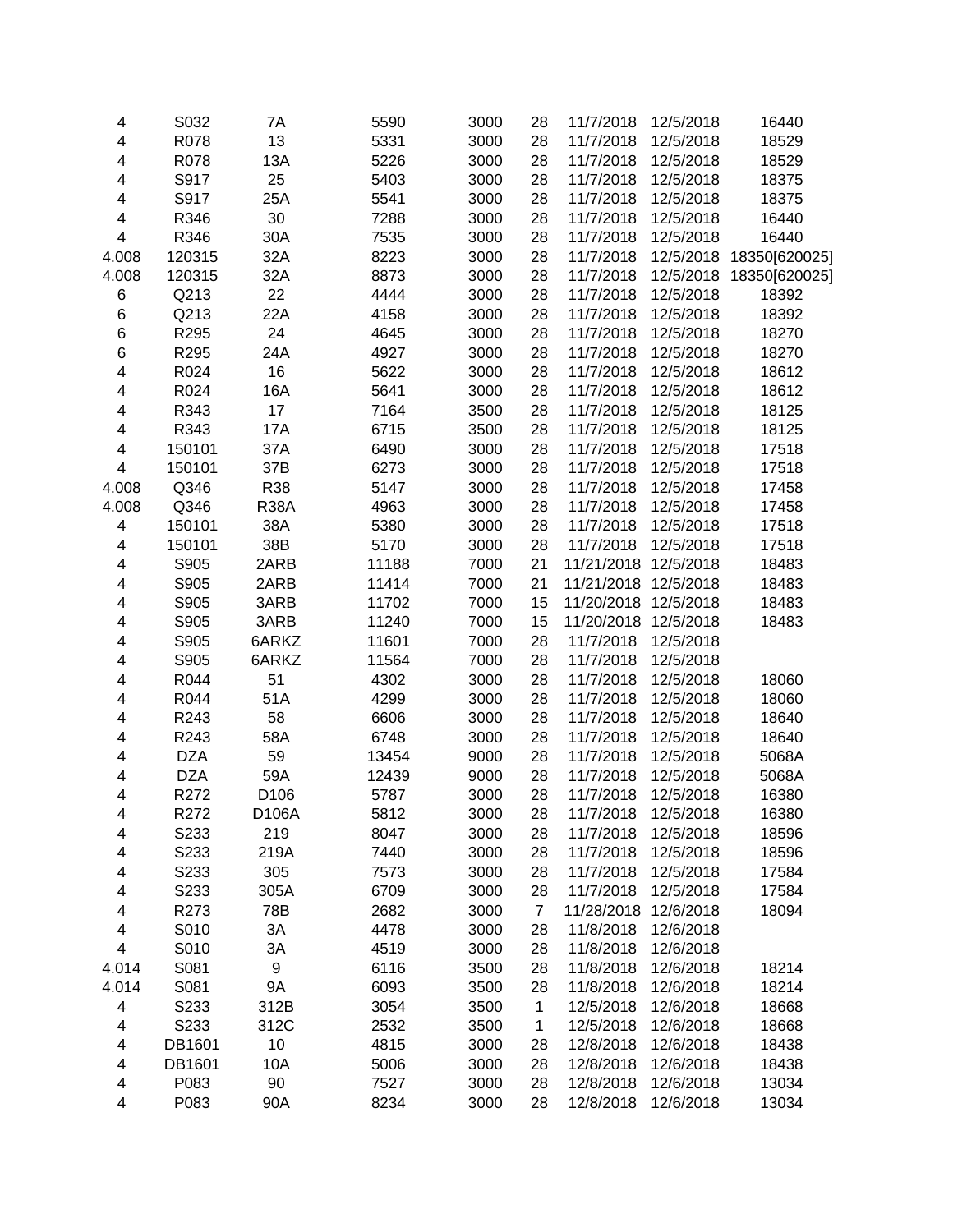| 4                       | R260   | IR98A            | 4713 | 3000 | 28           | 12/8/2018  | 12/6/2018 | 18293  |
|-------------------------|--------|------------------|------|------|--------------|------------|-----------|--------|
| $\overline{\mathbf{4}}$ | R260   | IR98B            | 4502 | 3000 | 28           | 12/8/2018  | 12/6/2018 | 18293  |
| 6                       | P079   | 357              | 5167 | 3000 | 28           | 11/8/2018  | 12/6/2018 | 17502  |
| 6                       | P079   | 357A             | 4626 | 3000 | 28           | 11/8/2018  | 12/6/2018 | 17502  |
| 6                       | P079   | 357D             | 6254 | 3000 | 28           | 11/8/2018  | 12/6/2018 | 17502  |
| 6                       | P079   | 357E             | 5950 | 3000 | 28           | 11/8/2018  | 12/6/2018 | 17502  |
| 6                       | Q213   | 23               | 4864 | 3000 | 28           | 11/8/2018  | 12/6/2018 | 18392  |
| 6                       | Q213   | 23A              | 5046 | 3000 | 28           | 11/8/2018  | 12/6/2018 | 18392  |
| 4.008                   | R272   | D <sub>107</sub> | 5130 | 3000 | 28           | 11/8/2018  | 12/6/2018 | 16380  |
| 4.008                   | R272   | D107A            | 5009 | 3000 | 28           | 11/8/2018  | 12/6/2018 | 16380  |
| 4                       | S905   | 1                | 4675 | 3000 | 28           | 11/8/2018  | 12/6/2018 | 17280  |
| 4                       | S905   | 1A               | 4597 | 3000 | 28           | 11/8/2018  | 12/6/2018 | 17280  |
| 4                       | R259   | 10A              | 5181 | 3000 | 28           | 11/8/2018  | 12/6/2018 | 17693  |
| 4                       | R259   | 10A              | 5360 | 3000 | 28           | 11/8/2018  | 12/6/2018 | 17693  |
| 4                       | S233   | 220              | 8691 | 3000 | 28           | 11/8/2018  | 12/6/2018 | 18596  |
| 4                       | S233   | 220A             | 8491 | 3000 | 28           | 11/8/2018  | 12/6/2018 | 18596  |
| 4                       | S094   | 4A               | 6847 | 3000 | 28           | 11/8/2018  | 12/6/2018 | 16573  |
| $\overline{\mathbf{4}}$ | S094   | 4A               | 6705 | 3000 | 28           | 11/8/2018  | 12/6/2018 | 16573  |
| $\overline{\mathbf{4}}$ | R024   | 17               | 6211 | 3000 | 28           | 11/8/2018  | 12/6/2018 | 18612  |
| 4                       | R024   | <b>17A</b>       | 6483 | 3000 | 28           | 11/8/2018  | 12/6/2018 | 18612  |
| 4                       | Q246   | C <sub>19</sub>  | 3991 | 3000 | 28           | 11/8/2018  | 12/6/2018 | 17458  |
| $\overline{\mathbf{4}}$ | Q246   | C19A             | 4260 | 3000 | 28           | 11/8/2018  | 12/6/2018 | 17458  |
| 4.011                   | S254   | 4                | 5973 | 3000 | 28           | 11/8/2018  | 12/6/2018 | 18260  |
| 4.011                   | S254   | 4A               | 6007 | 3000 | 28           | 11/8/2018  | 12/6/2018 | 18260  |
| 4                       | R317   | 13               | 5893 | 3000 | 28           | 11/8/2018  | 12/6/2018 | 16365  |
| 4                       | R317   | 13A              | 5776 | 3000 | 28           | 11/8/2018  | 12/6/2018 | 16365  |
| 4                       | R078   | 14               | 5380 | 3000 | 28           | 11/8/2018  | 12/6/2018 | 18529  |
| 4                       | R078   | 14A              | 5646 | 3000 | 28           | 11/8/2018  | 12/6/2018 | 18529  |
| 4                       | Q270   | 28               | 6501 | 3000 | 28           | 11/8/2018  | 12/6/2018 | 18641  |
| 4                       | Q270   | 28A              | 6578 | 3000 | 28           | 11/8/2018  | 12/6/2018 | 18641  |
| 4                       | DB1701 | 1G               | 1080 | 3000 | $\mathbf{1}$ | 11/5/2018  | 12/6/2018 | 18641  |
| 4                       | DB1701 | 1H               | 1120 | 3000 | $\mathbf 1$  | 11/5/2018  | 12/6/2018 | 18641  |
| 4                       | R260   | IR96A            | 5570 | 3000 | 28           | 11/8/2018  | 12/6/2018 | 18293  |
| $\overline{\mathbf{4}}$ | R260   | IR96B            | 5135 | 3000 | 28           | 11/8/2018  | 12/6/2018 | 18293  |
| $\overline{\mathbf{4}}$ | N383   | 167              | 5345 | 3000 | 28           | 11/8/2018  | 12/6/2018 |        |
| $\overline{\mathbf{4}}$ | N383   | 167A             | 5306 | 3000 | 28           | 11/8/2018  | 12/6/2018 |        |
|                         |        |                  |      |      |              |            |           |        |
| 4.014                   | Q076   | 180A             | 5965 | 3000 | 28           | 11/8/2018  | 12/6/2018 | 162225 |
| 4.014                   | Q076   | 180A             | 6661 | 3000 | 28           | 11/8/2018  | 12/6/2018 | 162225 |
| 4                       | Q297   | 187A             | 6892 | 3000 | 28           | 11/8/2018  | 12/6/2018 | 16475  |
| 4                       | Q297   | 187A             | 6571 | 3000 | 28           | 11/8/2018  | 12/6/2018 | 16475  |
| 4                       | S126   | 60412B           | 4549 | 3000 | 49           | 10/17/2018 | 12/6/2018 | 16086  |
| 4                       | S126   | 60412B           | 4416 | 3000 | 49           | 10/17/2018 | 12/6/2018 | 16086  |
| 4                       | Q297   | 188A             | 5915 | 3000 | 28           | 11/8/2018  | 12/6/2018 | 16475  |
| 4                       | Q297   | 188A             | 5812 | 3000 | 28           | 11/8/2018  | 12/6/2018 | 16475  |
| 4                       | Q029   | 247A             | 6068 | 3000 | 28           | 11/8/2018  | 12/6/2018 | 17570  |
| 4                       | Q029   | 247A             | 5398 | 3000 | 28           | 11/8/2018  | 12/6/2018 | 17570  |
| 4                       | S233   | 306              | 6936 | 3000 | 28           | 11/8/2018  | 12/6/2018 | 17584  |
| $\overline{\mathbf{4}}$ | S233   | 306A             | 7101 | 3000 | 28           | 11/8/2018  | 12/6/2018 | 17584  |
| 4.011                   | Q030   | 335A             | 7591 | 3000 | 28           | 11/8/2018  | 12/6/2018 | 16604  |
| 4.011                   | Q030   | 335A             | 7615 | 3000 | 28           | 11/8/2018  | 12/6/2018 | 16604  |
| 4                       | Q030   | 336A             | 6186 | 3000 | 28           | 11/8/2018  | 12/6/2018 | 16455  |
| 4                       | Q030   | 336A             | 6895 | 3000 | 28           | 11/8/2018  | 12/6/2018 | 16455  |